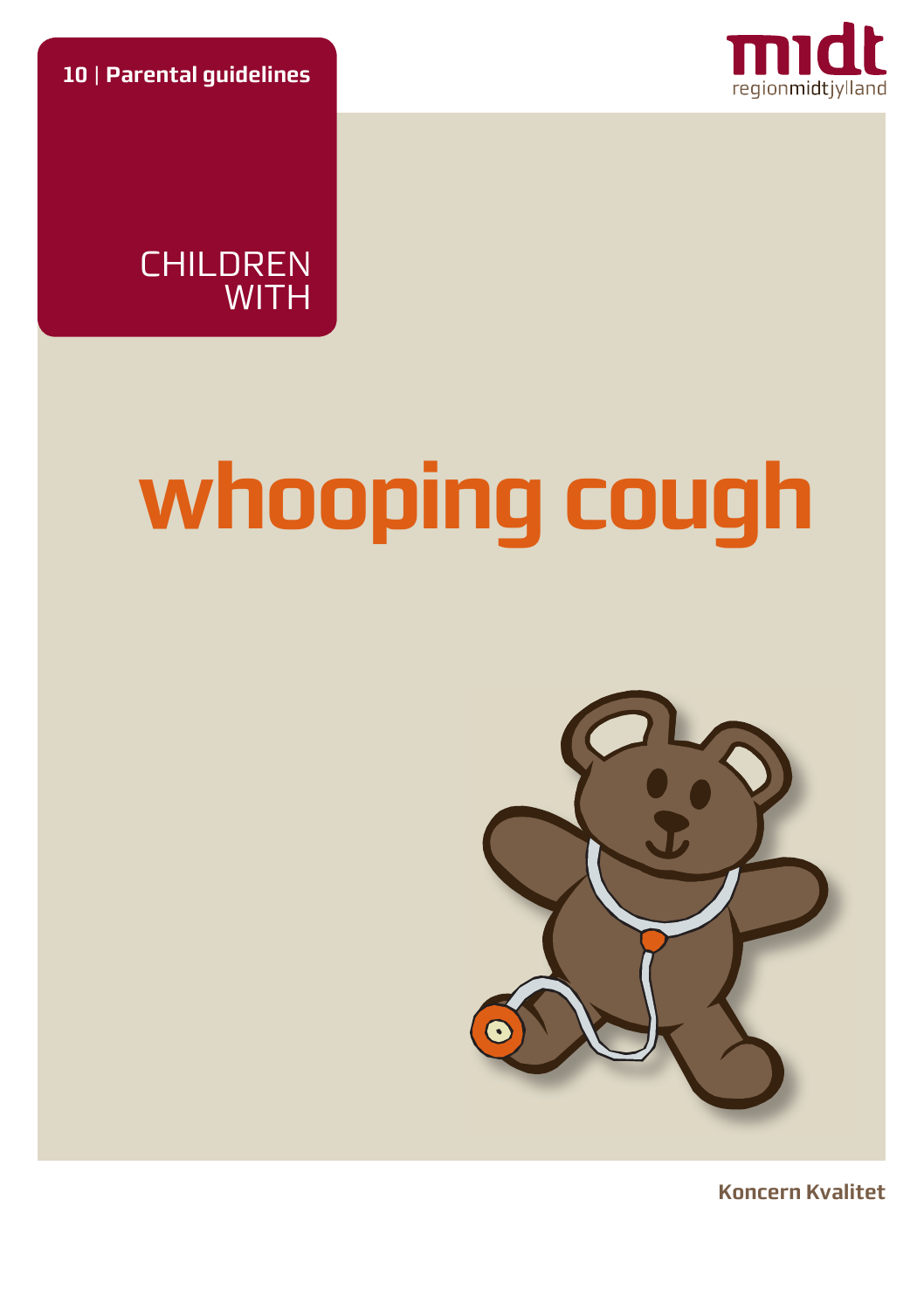# Children with **whooping cough**

# **General information:**

Whooping cough is caused by an infection with a contagious bacterium. It takes 3-14 days from the child has been infected until the symptoms appear. Infants with whooping cough often get very ill.

Babies are vaccinated against whooping cough when they are 3, 5 and 12 months old and 5 years old. The vaccination does not give 100% protection, so the child may still catch whooping cough several times, but the course of the condition will be milder.

Whooping cough has two stages:

- A common cold stage, which lasts 1-2 weeks
- A coughing stage, which lasts 2-8 weeks.

# **How is it contracted?**

Whooping cough bacteria are found in the infected child's spittle and mucus. Infection takes place by breathing in small droplets, e.g. from coughing and sneezing, and from having been in contact with hands, toys, etc.

which are contaminated with mucus or spit.

The infection primarily spreads during the common cold stage, but the child may infect others for up to 8-9 weeks after the disease has started.

#### **Symptoms:**

### **In the common cold stage:**

- Common cold symptoms
- Sometimes accompanied by fever and coughing.

#### **In the coughing stage:**

- The coughing gets worse, and the child typically has coughing spells where the facial colour may turn red, blue or pale
- The coughing spells may vary from a few to 40-50 a day, and may last from a few seconds to several minutes – often ending with the child coughing up thick mucus
- Infants may briefly stop breathing
- The child may "whoop" (gasp for air after several coughing spells)
- The child will often vomit in connection with a coughing spell
- The child is often in pain when coughing.

#### **Good advice:**

- Offer the child plenty to drink. Liquids make the mucus thinner and easier to cough up
- Do not dress the child in warm clothes if it runs a fever
- Elevate the child's headboard as this will make it easier to breathe. Changing position, sleeping on both sides, sitting up in bed, moving/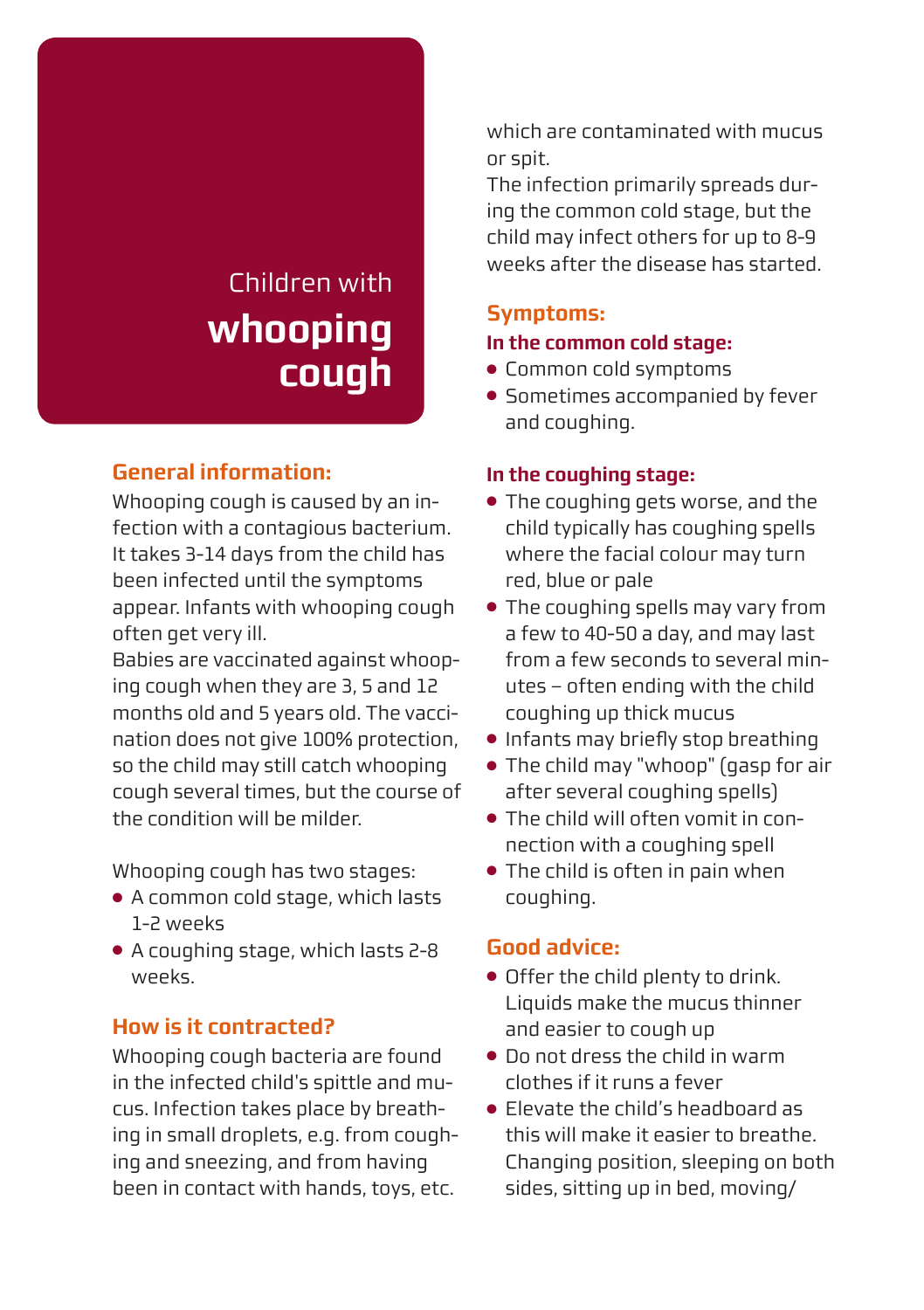playing as best it can will losen the mucus and make it easier for the child to cough

- Fresh air. Air out several times a day
- Saline drops for the nose may loosen thick snot/mucus. You may use a "nose suction device", which can be bought at the pharmacy
- Do not smoke. It irritates the child's airways
- Tell the parents of other babies that you have been in contact with, that your child has whooping cough.

# **When to see a doctor?**

Contact a doctor if the child:

- has long coughing spells with violent whooping (gasping for air)
- turns blue or pale in the face after coughing, or stops breathing
- has vomited a lot and cannot drink
- seems more tired and weak than usual
- makes you worry and feel insecure.

Contact your general practitioner first because he/she knows your child better than the doctor on call. You can also get good advice and guidance from your health visitor.

# **Treatment:**

- If the symptoms are discovered in time, the child can be treated with antibiotics. This may relieve the course of the condition and reduce the risk of infecting others
- Give the child painkillers as agreed with a doctor
- Relieve the symptoms.

# **Prevention:**

- Find out whether other children in the area or your local mothers' group have whooping cough
- Be aware of the fact that your child is particularly at risk of infection during its first 3 months
- Vaccination provides a good protection, but since the first vaccination is not very effective, infants, especially under 6 months, should not be exposed to infection
- Good hygiene. Always wash your hands after touching the child
- If your child has whooping cough, avoid contact with other children aged 0 to 6 months due to the risk of infection.

# **Childcare:**

The child can return to childcare once the fever has gone and if the coughing spells no longer cause problems. Even though the child may infect others for several weeks after the coughing has started, the rule is that the child can return to childcare anyway. This is because the other children are assumed to have had at least two vaccinations. Contact with infants (0-6 months) should still be avoided.

Inform the childcare centre that your child has been infected with whooping cough.